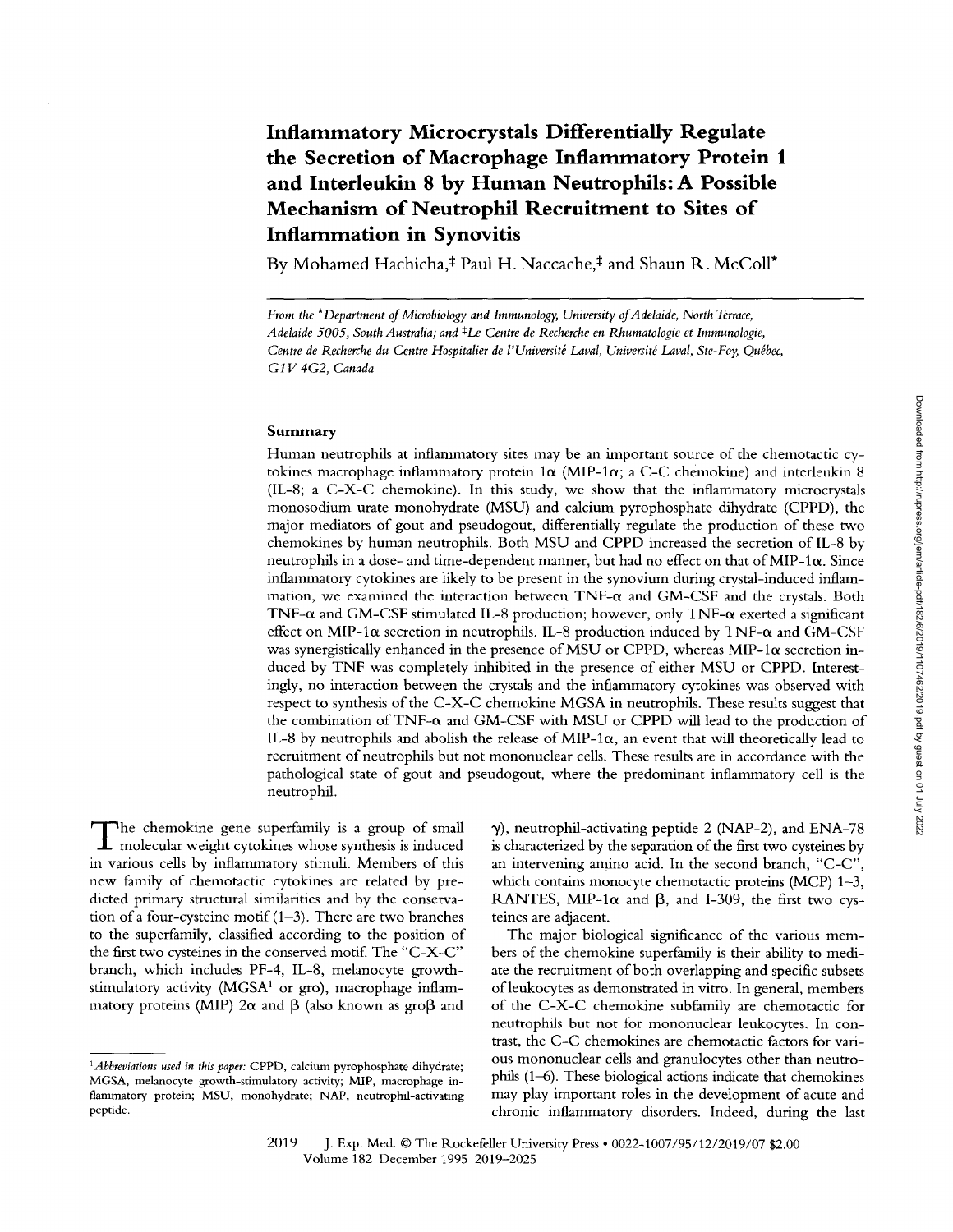several years, various members of the chemokine gene superfamily have been identified in diseases such as rheumatoid arthritis, lung disease, and arteriosclerosis (1-3, 7-9) .

The deposition of monosodium urate monohydrate (MSU) and calcium pyrophosphate dihydrate (CPPD) microcrystals in articular and periarticular tissues is the cause of acute or chronic inflammatory responses known as gout and pseudogout, respectively (10, 11). The clinical symptoms of these inflammatory responses are characterized by severe pain, edema, and erythema in the joint. In addition, one of the characteristics of these diseases is the massive recruitment of neutrophils to the inflammatory site. In contrast, mononuclear cells are rarely found in the inflamedjoint in these arthropathies during the acute phases of these diseases. The fact that neutrophils are present in a massive number within the inflamed joint of patients suffering from gout or pseudogout suggests that these cells mayplay <sup>a</sup> major role in mediating the inflammatory response in these arthropathies (10, 11) . Defining the mechanism(s) involved in neutrophil recruitment to the joint in gout and pseudogout is therefore of importance for the understanding of the initiating events of the acute inflammatory response.

While the principal biological activity of IL-8, that of <sup>a</sup> neutrophil chemotactic and activating factor (1, 2), suggests that it may be an important mediator of neutrophil recruitment in gout, the effect of microcrystals on chemokine production in general and of IL-8 in particular by neutrophils has not been reported. We have therefore investigated the effect of MSU and CPPD on the production of chemokines by neutrophils. In addition, since TNF- $\alpha$  and GM-CSF are among the most potent activators of de novo protein synthesis in neutrophils (12, 13) and are likely to be present in the synovial fluid in gout, we examined the possibility that they interact with the microinflammatory crystals to control the production of chemokines.

### Materials and Methods

Reagents and Microcrystal Preparation. Human  $rTNF-\alpha$  was a generous gift from Knoll Pharmaceuticals (Whippany, NJ). Human rGM-CSF used in this study was a generous gift from the Genetics Institute (Boston, MA). TNF- $\alpha$  and GM-CSF stock were stored at  $-80^{\circ}$ C in PBS containing 0.01% BSA. Ficoll-Paque and Dextran T-500 were from Pharmacia (Dorval, Québec, Canada). Hyclone FCS was purchased from Professional Diagnostics (Edmonton, Alberta, Canada). Hybond N membranes,  $[\gamma$ -<sup>32</sup>P]ATP and  $[\alpha$ -<sup>32</sup>P]dCTP were obtained from Amersham Canada (Oakville, Ontario, Canada). TNF- $\alpha$  and GM-CSF were free of endotoxins, as assessed by the Limulus Assay (Whittaker M.A . Bioproducts, Walkersville, MD). All the other reagents used in this study were of molecular biological grade and obtained from Sigma Chemical Co. (St. Louis, MO). MSU and CPPD microcrystals were generously provided by Dr. R. De Medicis (Unite des Maladies Rhumatismales, Centre Hospitalier de 1'Université de Sherbrooke, Sherbrooke, Québec, Canada) prepared by modifications of previously described methods (14).

Isolation of Human Neutrophils. Whole blood was obtained by venipuncture, collected into tubes containing heparin, and after Dextran sedimentation, neutrophils were purified by centrifugation on Ficoll-Paque cushions (15) .

Isolation of Cytoplasmic RNA and Northern Blot Analysis. After activating cells with <sup>a</sup> proper stimulus, total RNA was prepared by the RNAZol method as recommended by the supplier and Northern blots were performed as described previously (12, 13, 16). The cDNA probes used in this study were radiolabeled with  $[\alpha$ -<sup>32</sup>P]dCTP using the random primers DNA labeling system (GIBCO BRL, Burlington, Ontario, Canada) . To confirm equal loading of RNA, the membranes were rehybridized with <sup>a</sup> synthetic oligonucleotide for 28S ribosomal RNA as described previously (16) . The Northern blots shown in this report are taken from one experiment that is representative of at least four others that were performed with similar results on neutrophils from different donors. Some donor-to-donor variability with respect to the relative levels of TNF- $\alpha$ - and GM-CSF-induced gene expression was observed.

ELISA for IL-8, MGSA, and MIP-1 $\alpha$  Chemokines. Human neutrophils were isolated and resuspended at  $10<sup>7</sup>$  cells per ml in 4-ml sterile tubes and were treated as described in the figure legends. The supernatants were collected and analyzed for the chemokine content. The cell pellets were washed three times in ice-cold sterile PBS and were lysed by three consecutive freeze-thaw cycles . IL-8 levels were measured using IL-8 mAb sandwich ELISA using two anti-IL-8 mAbs recognizing different noncompeting determinants as previously described  $(16)$ . MIP-1 $\alpha$  and MGSA levels were assessed using ELISA kits purchased from R & 1) Systems, Inc. (Minneapolis, MN).

#### Results

Effect of MSU and CPPD on IL-8 and MIP-1 $\alpha$  mRNA Expression in Human Neutrophils. Human neutrophils were incubated for 3 h at  $37^{\circ}$ C with MSU, CPPD (both at 1.0) mg/ml), TNF- $\alpha$  (1,000 U/ml), or GM-CSF (1 nM), total RNA was prepared, and Northern blots were performed to assess chemokine mRNA expression. The concentrations of these agonists were chosen on the basis of previous studies (12, 13, 17). The filters were sequentially hybridized with cDNAs encoding different chemokines. The 3-h time point was chosen because extensive studies have indicated that it is not possible to extract RNA from neutrophils that have been incubated with crystals for longer than 3 h. Unstimulated cells contained no mRNA for any of the chemokine genes tested (RANTES, MCP-1, MCP-2, MIP-1 $\alpha$ , MIP-1 $\beta$ , and I-309), with the exception of IL-8 (Fig. 1). An increase in the IL-8 mRNA level, however, was observed in response to TNF- $\alpha$  and GM-CSF. Neither MSU nor CPPD stimulated <sup>a</sup> detectable increase in the level of chemokine mRNA expression after <sup>3</sup> h of stimulation; however, MIP-1 $\alpha$  and MIP-1 $\beta$  mRNA (but not mRNA for any other chemokine tested) was detectable in neutrophils stimulated with TNF- $\alpha$ .

Effect of MSU and CPPD on IL-8 and MIP-1 $\alpha$  Secretion by Human Neutrophils. We next assessed the level of IL-8 and  $MIP-1\alpha$  protein synthesis. Neutrophils were incubated with increasing concentrations of MSU and CPPD for <sup>20</sup> <sup>h</sup> at 37°C. Since the Northern blots showed that neutrophils contain mRNA for IL-8 and MIP-1 $\alpha$ , the supernatants were collected and analyzed for the presence of IL-8 and MIP-1 $\alpha$  (Fig. 2). Both MSU and CPPD stimulated the synthesis of immunoreactive IL-8 in a dose-dependent man-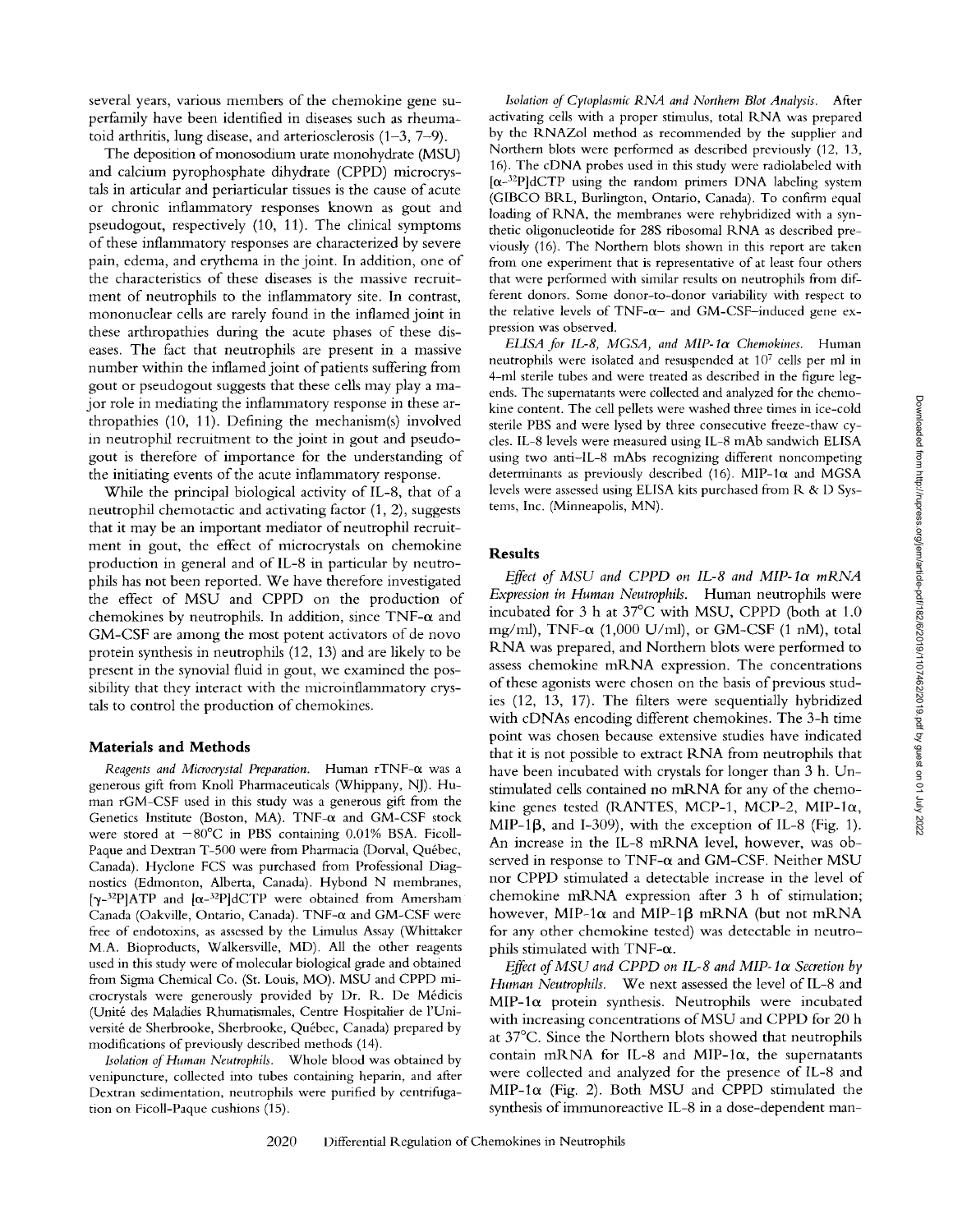

Figure 1. Effect of microcrystals and cytokines on IL-8 and MIP-1 $\alpha$ gene expression. Neutrophils were incubated with diluent,  $TNF-\alpha$ (1,000 U/ml), GM-CSF (1 nM), MSU (1.0 mg/ml), and CPPD (1.0 mg/ ml) in RPMI <sup>1640</sup> supplemented with 1% FCS for 3 h at 37° C. Total RNA was then prepared and Northern blots were performed to detect chemokine mRNA. To confirm equally loading of RNA, the membranes were rehybridized with a synthetic oligonucleotide for 28S ribosomal RNA as described previously (16). The results shown in this figure are from one experiment that is representative of four others performed on neutrophils from different donors with similar results .

ner with a maximal effect being detected with between 0.3 and 1.0 mg/ml. In contrast, no immunoreactive MIP-1 $\alpha$ was detected although TNF- $\alpha$ -stimulated MIP-1 $\alpha$  production in these experiments (not shown).

To examine the effect of time of exposure of neutrophils to the crystals, the cells were incubated with diluent, MSU, or CPPD (both at 1.0 mg/ml) at  $37^{\circ}$ C for increasing periods of time. The cells were also treated with  $TNF-\alpha$  (1,000 U/ml), GM-CSF (1 nM) under the same conditions. The supernatants were collected and analyzed for the presence of IL-8 and MIP-1 $\alpha$  protein. A time-dependent release of IL-8 was observed in response to incubation with all four



Figure 2. Effect of concentration of inflammatory microcrystals on chemokine secretion by human neutrophils. Supernatants from neutrophils incubated with either diluent, MSU (1.0 mg/ml), or CPPD (1.0 mg/ml) were collected after different periods of time and analyzed for immunoreactive IL-8 or MIP-1 $\alpha$  protein. The results are the mean  $\pm$  SEM of triplicate determinations from five separate experiments .



Figure 3. Effect of time of exposure to inflammatory microcrystals on chemokine secretion by human neutrophils. Supernatants from neutrophils incubated with either diluent, MSU (1.0 mg/ml), CPPD (1.0 mg/ ml), TNF- $\alpha$  (1,000 U/ml), or GM-CSF (1 nM) were collected after different periods of time and analyzed for immunoreactive IL-8 or MIP-1 $\alpha$ protein. The results are the mean  $\pm$  SEM of triplicate determinations from six separate experiments

agonists (Fig. 3 A). Maximal release was obtained after 24 h of incubation, the longest period of time that was assessed. In contrast, no immunodetectable MIP-1 $\alpha$  was observed in the supernatants of neutrophils incubated with GM-CSF, MSU, or CPPD. Neutrophils incubated with TNF- $\alpha$ , however, showed a time-dependent secretion of MIP-1 $\alpha$ , which continued to increase after 24 h of stimulation (Fig. 3 B) .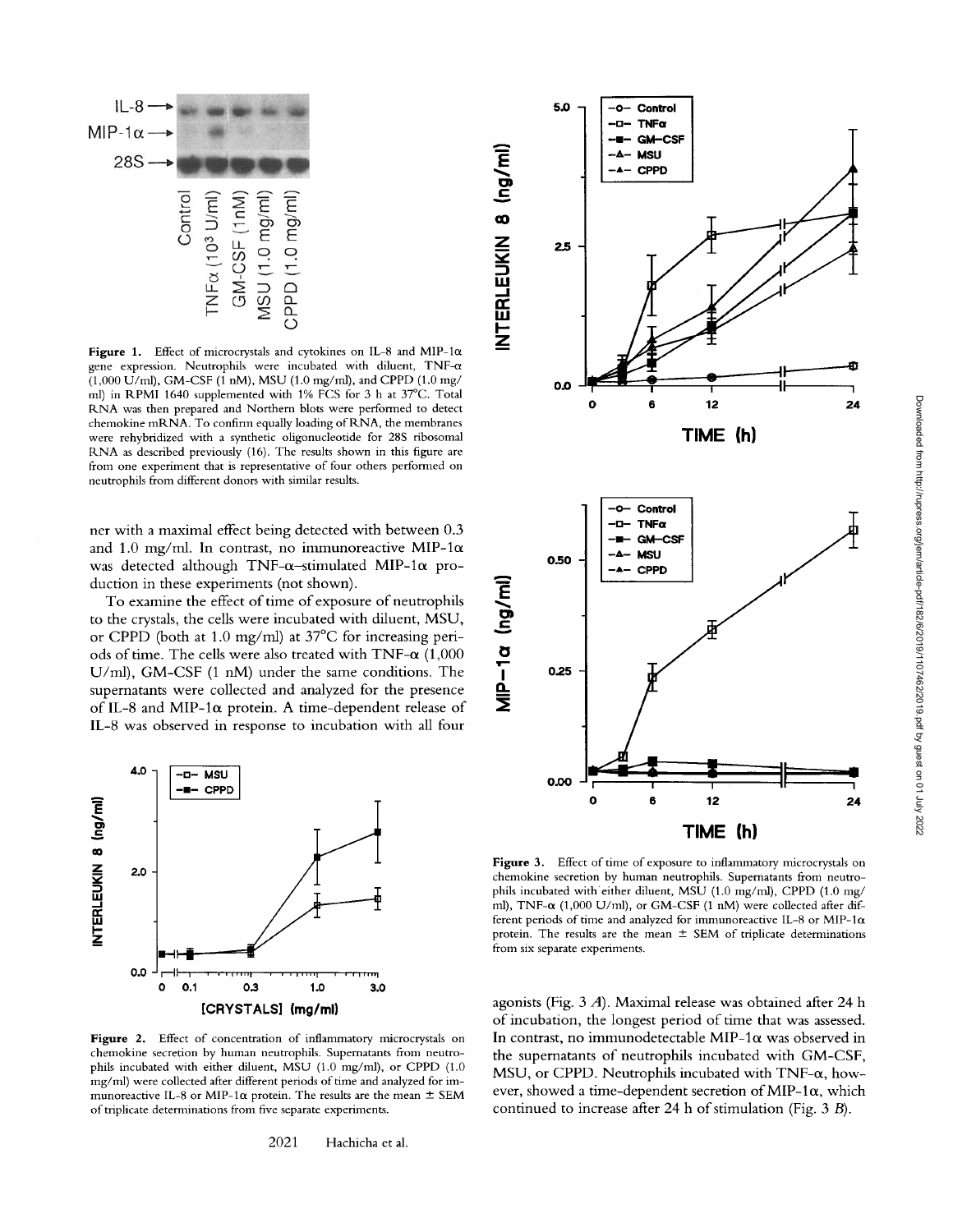

Figure 4. Effect of combination of inflammatory microcrystals and cytokines on IL-8, MIP-1 $\alpha$ , and MGSA protein secretion by neutrophils. Neutrophils were incubated in RPMI <sup>1640</sup> supplemented with 1% FCS for 1 h at 37 $\rm{°C}$  with TNF- $\alpha$  or GM-CSF and then stimulated with MSU or CPPD for up to <sup>12</sup> h. The same agonist concentrations were used as indicated in Figs. 1 and 2. The supernatants were collected and analyzed for the presence of IL-8, MIP-1 $\alpha$ , or MGSA by ELISA. The results are the mean  $\pm$  SEM of triplicate from five separate experiments.

Combined Effects of Microcrystals and Inflammatory Cytokines on IL-8, MGSA, and MIP-1 $\alpha$  Secretion. Since neutrophils at sites of gouty inflammation are likely to be exposed simultaneously to crystals and cytokines, we examined the effect of such combinations on IL-8 secretion and compared it to that of MIP-1 $\alpha$ . Neutrophils were therefore incubated at 37° C with diluent, MSU, or CPPD alone or in combination with TNF- $\alpha$  or GM-CSF for 12 h. The supernatants were collected and the amount of immunoreactive IL-8 and MIP-1 $\alpha$  was determined by specific ELISA (Fig. 4). The effect of agonists alone showed the same pattern of IL-8 production shown in Fig. 3. Neutrophils were pretreated with either TNF- $\alpha$  or GM-CSF for 1 h at 37°C before stimulation with MSU or CPPD, and they were then incubated for 12 h at 37°C. Supernatants were collected and the amount of IL-8 protein was assessed by ELISA. A synergistic effect at the level of IL-8 production was seen in neutrophils treated with TNF- $\alpha$  or GM-CSF and then stimulated with microcrystals compared to the effect of the microcrystals or cytokines alone (Fig. 4) . In contrast, MIP-1 $\alpha$  production occurred only in neutrophils that were stimulated with TNF- $\alpha$  alone. The combination of TNF- $\alpha$  with either MSU or CPPD led to the complete inhibition of the production of MIP-1 $\alpha$  protein induced by TNF (Fig. 4). To determine the generality of the effect of the combination of the agonists on C-X-C chemokine expression, we assessed the level of MGSA, <sup>a</sup> C-X-C chemokine that is closely related both structurally and functionally to IL-8, under the same conditions. Very low levels ofMGSA were detected in both control and stimulated cell supernatants and, unlike that observed for IL-8, the crystals and cytokines failed to interact synergistically in the induction of MGSA secretion (Fig. 4).

Effect of Combination of Microcrystals and Inflammatory Cytokines on IL-8 and MIP-1a Gene Expression. To determine whether the inhibitory effect that was observed at the level of MIP-1 $\alpha$  production was extended to mRNA expression, Northern blots were performed. Neutrophils were incubated under the same conditions as described for the experiments shown in Fig. 4, except that the period of incubation was 3 h instead of 24 h. Representative Northern blots are shown in (Fig. 5). Stimulation of the cells with TNF-a or GM-CSF together with either MSU or CPPD resulted in an additive or synergistic increase in the level of IL-8 mRNA. In contrast to that observed at the level of MIP-1 $\alpha$  secretion, however, the effect of combining TNF- $\alpha$ with either MSU or CPPD did not inhibit the expression of MIP-1 $\alpha$  mRNA induced by TNF- $\alpha$ , but rather enhanced it  $(Fig. 5)$ .

## Discussion

The results of this study show for the first time that the inflammatory microcrystals MSU and CPPD stimulate the production of IL-8 in human neutrophils. In addition, evidence was obtained demonstrating that under the same conditions, production of C-C chemokines, chemotactic factors for mononuclear cells, does not occur. Because IL-8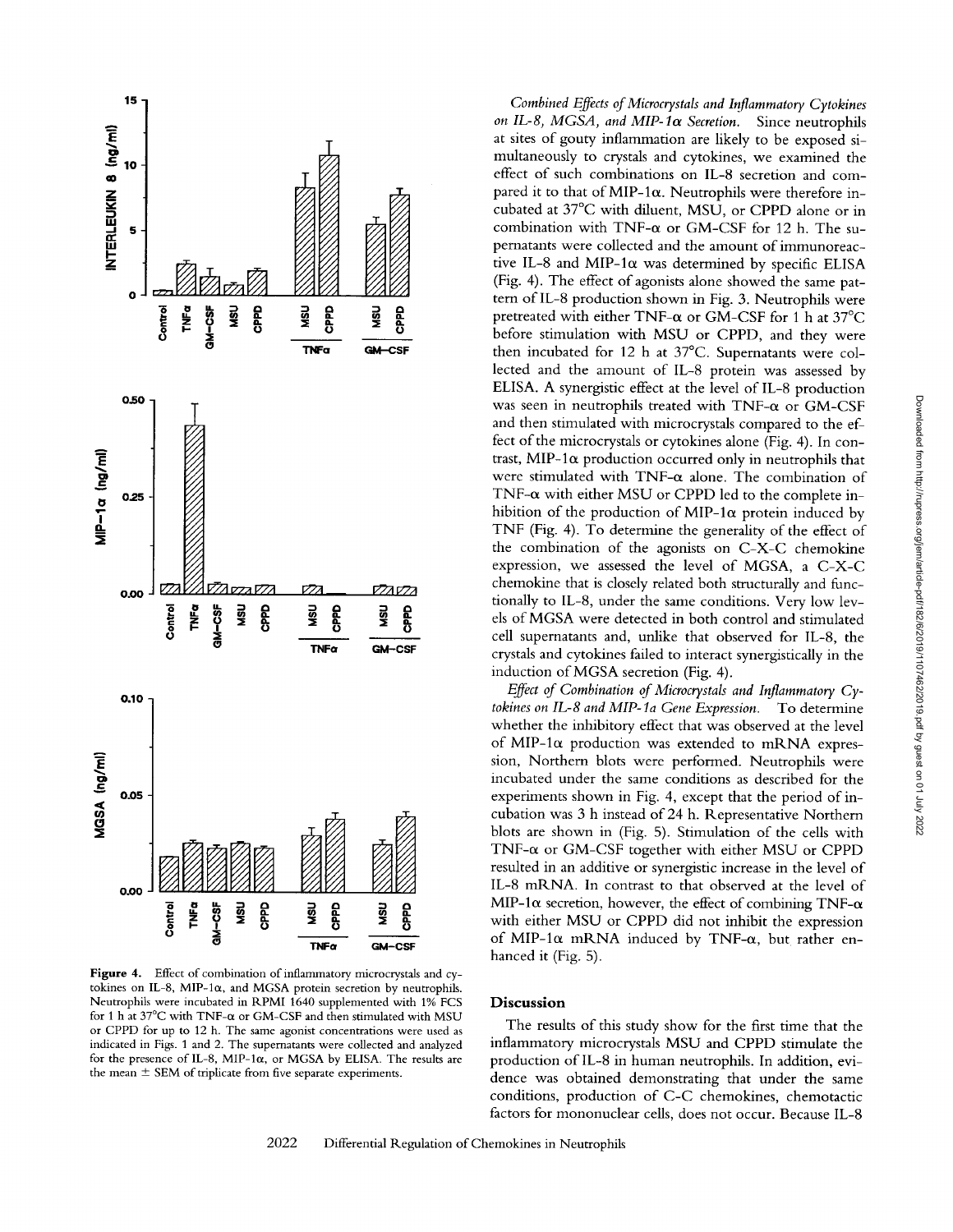

Figure 5. Effect of combinantion of inflammatory microcrystals and cytokines on IL-8 and MIP-1 $\alpha$  mRNA expression in neutrophils. Neutrophils were pretreated with TNF- $\alpha$  or GM-CSF for 1 h and then stimulated for 3 h at 37°C with either MSU or CPPD (both at 1.0 mg/ml). Total RNA was prepared and Northern blots were performed to determine the expression of IL-8 and MIP-1 $\alpha$ mRNA. The results shown in this figure are from one experiment that is representative of three others performed on neutrophils from different donors with similar results.

has been shown to mediate exclusively the recruitment of neutrophils in vivo, these results have important implications in gout and pseudogout, inflammatory arthropathies in which the major infiltrating cell is the neutrophil.

Inflammatory microcrystal deposition on articular or periarticular joints is believed to be the major cause of arthropathies such as gout and pseudogout, diseases characterized by synovial inflammation (10, 11) . In addition, several lines of evidence support the concept that the neutrophil is the major effector cell in acute gouty inflammation: (a) Neutrophils, which accumulate in massive numbers in both synovial fluid and synovial membrane in gout, are the predominant inflammatory cell in the joint. (b) Experimental microcrystal-induced synovitis is greatly diminished in neutrophil-depleted animals  $(18, 19)$ .  $(c)$  Inflammatory microcrystals are potent activators of signal transduction pathways and effector function in neutrophils . For instance, incubation of neutrophils with MSU or CPPD leads to a rapid intracellular calcium mobilization (20), activation of phosphatidylcholine-specific phospholipase D (21), formation of inositol 1,4,5 triphosphate (22), and an increase in protein tyrosine phosphorylation (23). Neutrophils stimulated with MSU or CPPD also release oxygen-derived free radicals (24), and cytokines such as IL-1 and IL-1 receptor agonist (17). These previous observations suggest that neutrophils that are recruited to the synovial space during a gouty attack will be activated when exposed to inflammatory microcrystals; however, the results of the present study imply that under the same conditions, neutrophils will also contribute significantly to their own recruitment because of their ability to release high levels (nanogram quantities) of IL-8. In addition, while production of IL-8 by neutrophils exposed to inflammatory microcrystals was observed and was synergistically enhanced when neutrophils were exposed to inflammatory microcrystals in the presence of TNF- $\alpha$  or GM-CSF, production of the closely-related C-X-C chemokine MGSA was not affected. In contrast to IL-8, MGSA was only detected in low picogram quantities. This was the case regardless of whether neutrophils were incubated with the crystals alone or in combination with either TNF- $\alpha$  or GM-CSF.

IL-8 is a prominent member of the C-X-C branch of chemokine gene superfamily . The biological importance of

C-X-C chemokines stems from the fact that they are potent chemotactic and activating factors for neutrophils. For instance, IL-8 stimulates neutrophil chemotaxis both in vitro and in vivo (1-3) and it activates a variety of neutrophil functions including calcium mobilization, the respiratory burst, degranulation, adhesion, and leukotriene synthesis  $(1-3)$ . In contrast, the biological actions of the members of the C-C subfamily, including MIP-1 $\alpha$ , are directed towards mononuclear cells and granulocytes other than neutrophils. While early reports showed that MIP-1 exerts a stimulatory effect on human neutrophils, those studies were performed using <sup>a</sup> mixture of purified (not recombinant) muMIP-1 $\alpha$  and muMIP-1 $\beta$  (25). We have recently shown that in contrast to previous reports of the effect of muMIP-1, neither recombinant huMIP-1 $\alpha$  nor huMIP-1 $\beta$  possess significant stimulatory activity towards human neutrophils in terms of chemotaxis, degranulation, activation of the  $Na^+/H^+$  antiport, or actin polymerization (18). They do, however, stimulate intracellular calcium mobilization and right-angle light scatter via <sup>a</sup> pertussis toxin-sensitive G protein-dependent mechanism (18). Since the latter two functions are among the most sensitive measures of neutrophil activation (26), we concluded that neutrophils were not the major targets for the biological actions of huMIP- $1\alpha$  and  $\beta$ , a conclusion that supports the paradigm that the major biological targets of the members of the C-C branch of the chemokine superfamily are mononuclear cells and not neutrophils.

The fact that the inflammatory cells present within an inflamed joint in crystal-induced synovitis are predominantly neutrophils and not mononuclear cells, a state that is histologically different to that of patients suffering from rheumatoid arthritis, a chronic inflammatory arthropathy, suggests that the influx of mononuclear cells during acute gouty inflammation may be preferentially inhibited or prevented. The results of the present study clearly demonstrate that neutrophils exposed to inflammatory microcrystals produce IL-8, thereby providing an autocrine mechanism for amplification of neutrophil recruitment to the gouty joint. By showing a concommitant inhibition of MIP-1 $\alpha$  production, however, they also provide for the first time <sup>a</sup> mechanism that may inhibit the recruitment of mononuclear cells. This observation is important when considering that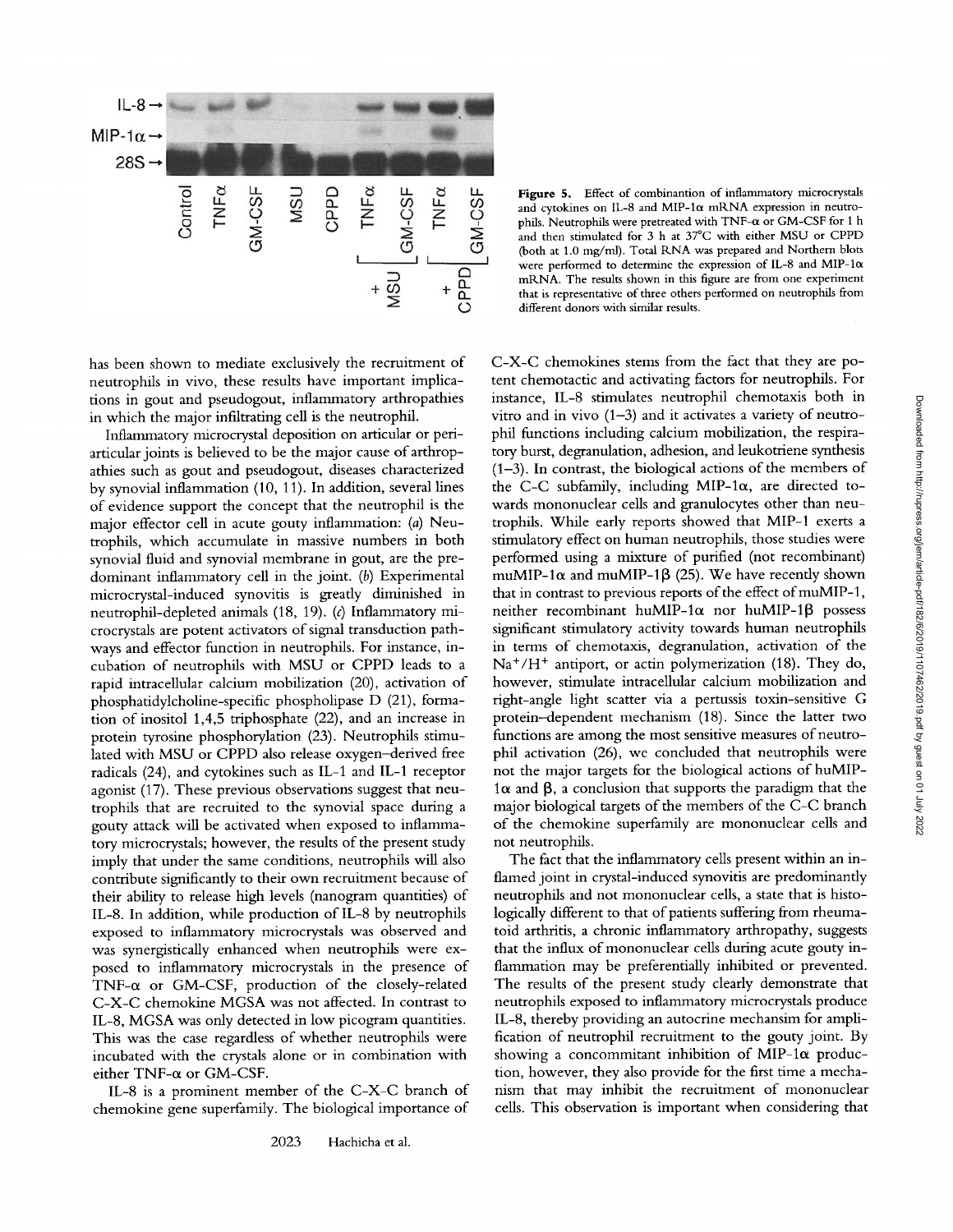MIP-1 $\alpha$  and  $\beta$  may be the major, if not the only, C-C chemokines produced by activated neutrophils (reference 27 and this study). Indeed, in this study, Northern blot analysis failed to detect mRNA for any other known C-C chemokine tested, including MCP-1, MCP-2, MCP-3, RANTES, or 1-309 in unstimulated cells or in cells incubated with TNF- $\alpha$ , GM-CSF, MSU, or CPPD, either alone or in combination. These results therefore raise the possibility that the failure of inflammatory microscrystals to directly induce MIP-1 $\alpha$  (and probably MIP-1 $\beta$ ) production, as well as their ability to inhibit the production of MIP-1 $\alpha$  by neutrophils in response to TNF- $\alpha$ , may prevent the generation of a chemotactic signal by neutrophils that could potentially attract <sup>a</sup> wide range of mononuclear cells, including monocytes and lymphocyte subsets (4-6) to the synovial environment.

While the mechanism by which MSU and CPPD inhibit  $MIP-1\alpha$  production is unclear, it appears from our studies that the inhibitory effect is mediated at the posttranscriptional or translational level. This conclusion is supported by our experiments showing that while the inflammatory microcrystals inhibited the production of immunodetectable MIP-1 $\alpha$  induced by TNF- $\alpha$ , mRNA for MIP-1 $\alpha$  was either unaffected or enhanced. This suggests, although does not unequivocally prove, that MIP-1 $\alpha$  gene transcription is not being inhibited. We have also determined that the crystals do not enhance the degradation of MIP-1 $\alpha$  protein or interfere with the immunodetection of MIP-1 $\alpha$  by ELISA (not shown). Taken together, these data suggest that the inhibitory effect is mediated at the translational level. Further studies will be required to determine the specific mechanism of inhibition.

We would like to acknowledge the expert technical assistance of Mr. Sylvain Levasseur. We are also indebted to Dr. Thomas J. Schall (DNAX Research Institute, Palo Alto, California) for several of the cDNA probes used in this study, and to Dr. Angel F. Lopez (Hanson Centre for Cancer Research, Adelaide, South Australia) for constructive criticism of the manuscript.

This work was supported by a grant from the NH & MRC of Australia.

Address correspondence to Dr. Shaun R. McColl, Department of Microbiology and Immunology, University of Adelaide, North Terrace, Adelaide 5005, South Australia.

Received for publication 24 March 1995 and in revised form 14 July 1995.

# References

- 1. Baggiolini M., B. Dewald, and B. Moser. 1994. Interleukin-8 and related cytokines - C-X-C and C-C chemokines.  $Adv$ . Immunol. 55:97-179.
- 2 Schall, T.J . <sup>1991</sup> . Biology of the RANTES/SIS Cytokine family. Cytokine. 3:165-193.
- 3. Oppenheim, J.J., C.O.C. Zachariae, M. Mukaida, and K. Matsushima. 1991. Properties of the novel proinflammatory supergene "intercrine" cytokine family. Ann. Rev. Immunol. 9:617-648.
- 4. Schall, T.J., K. Bacon, R.D.R. Camp, J.W. Kaspari, and D.V. Goeddel. 1993. Human macrophage inflammatory protein (MIP)-1 and MIP-1 chemokines attract distinct populations of lymphocytes. J. Exp. Med. 177:1821-1826.
- 5. Taub, D.D., K. Conlon, A.R. Lloyd, J.J. Oppenheim, and D.J. Kelvin. 1993. Preferential migration of  $CD4^+$  and  $CD8^+$ T cells in response to MIP-1 and MIP-1. Science (Wash. DC). 260 :355-358 .
- 6. Schall, T.J., K. Bacon, K.J. Toy, and D.V. Goeddel. 1990. Selective attraction of monocytes and T lymphocytes of the memory phenotype by cytokine RANTES. Nature (Lond.). 347:669-671 .
- 7. Koch, A.E., S.L. Kunkel, J.C. Burrows, H.L. Evanoff, G.K. Haines, R.M. Pope, and R.M. Strieter. 1991. Synovial tissue macrophage as a source of cytokine IL-8. J. Immunol. 147: 2187-2195 .
- 8. Jones, M.L., M.S. Mulligan, C.M. Flory, P.A. Ward, and J.S. Warren. 1992. Potential role of monocyte chemotactic pro-

tein-1/JE in monocyte/macrophage-dependent IgA immune complex alveolitis in the rat. J. Immunol. 149:2147-2154.

- 9 . Nelken, N.A., S.R. Coughlin, D. Gordon, and J .N. Wilcox. 1991. Monocyte chemotactic protein-1 in human atheromatous plaques. J. Clin. Invest. 88:1121-1127.
- 10. Gordon, T.P., R. Terkeltaub, and M.H. Ginsberg. 1988. Gout: crystal-in-induced inflammation. In Inflammation: Basic Principles and Clinical Correlates. J.I. Gallin, I.M. Goldstein, and R. Synderman, editors. Raven Press Ltd., New York. pp. 775-783 .
- 11. Seegmiller, J.E., R.R. Howell, and S.E. Malawista. 1962. The inflammatory reaction to sodium urate. J. Am. Med. Assoc. 180:125-131.
- 12. McColl, S.R., R. Paquin, C. Menard, and A.D. Beaulieu. 1992. Human neutrophils produce high levels of the interleukin <sup>1</sup> receptor antagonist in response to granulocyte/macrophage colony-stimulating factor and tumor necrosis factor- $\alpha$ . J. Exp. Med. 176:593-598.
- 13. Pouliot, M., P.P. McDonald, P. Borgeat, and S.R. McColl. 1994. Regulation of the expression of the human neutrophil 5-lipoxygenase-activating protein gene in human neutrophils by granulocyte-macrophage colony-stimulating factor. *J. Exp.* Med. 179:1225-1232.
- 14. Denko, C.W., and M.W. Whitehouse. 1976. Experimental inflammation induced by naturally occuring microcrystalline salts. *J. Rheumatol.* 3: 54-62.
- 15. McColl, S.R., M. Hachicha, <sup>S</sup> . Levasseur, K. Neote, and T.J .